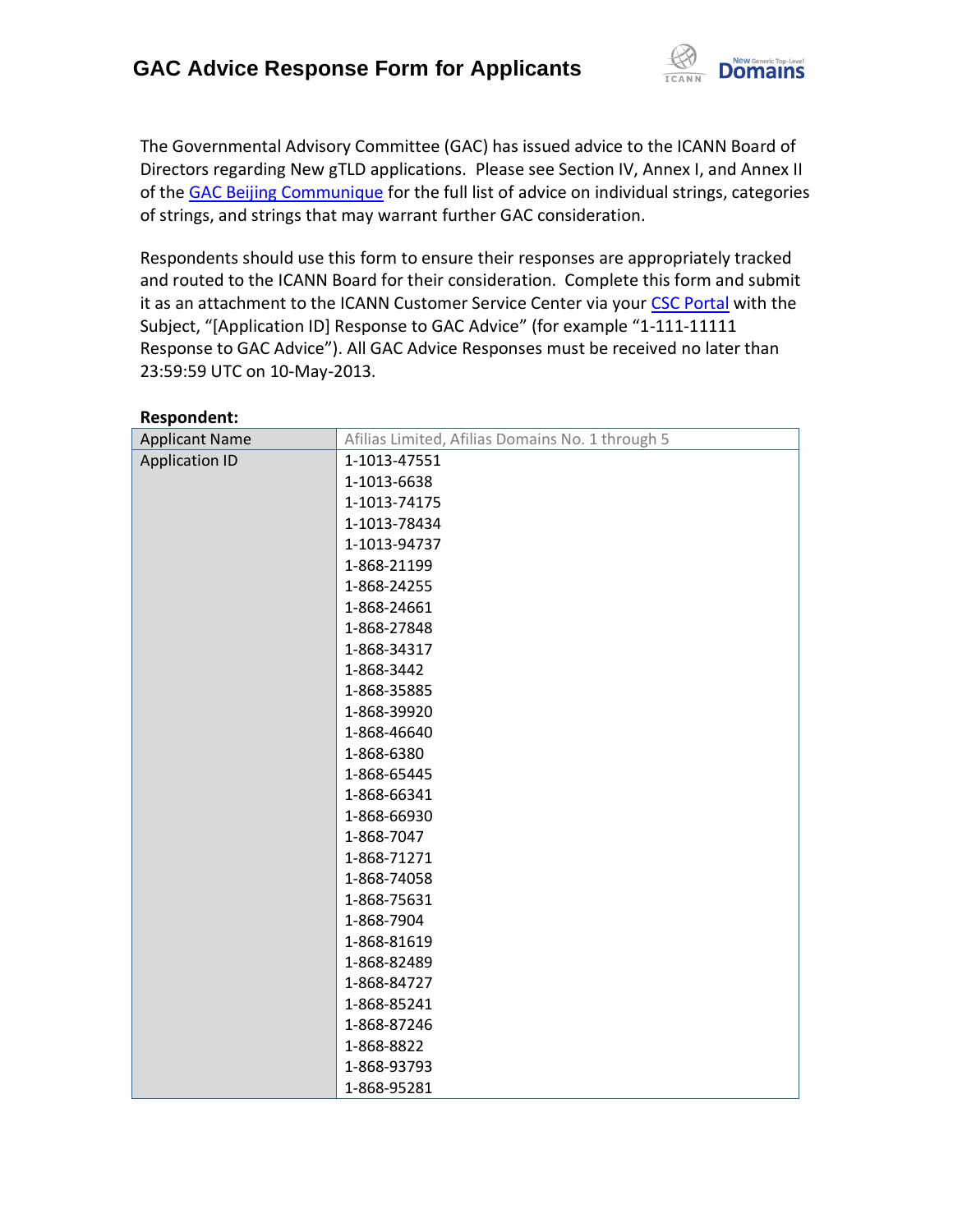## **GAC Advice Response Form for Applicants**



| Applied for TLD (string) | MAIL            |
|--------------------------|-----------------|
|                          | <b>WEB</b>      |
|                          | <b>BLOG</b>     |
|                          | <b>DESI</b>     |
|                          | <b>POKER</b>    |
|                          | <b>BET</b>      |
|                          | <b>BLUE</b>     |
|                          | <b>GREEN</b>    |
|                          | <b>PINK</b>     |
|                          | <b>TEAM</b>     |
|                          | <b>HEALTH</b>   |
|                          | <b>SHIKSHA</b>  |
|                          | APP             |
|                          | <b>MEMORIAL</b> |
|                          | <b>INC</b>      |
|                          | <b>LLC</b>      |
|                          | <b>WINE</b>     |
|                          | ORGANIC         |
|                          | 信息 (INFO)       |
|                          | <b>MLS</b>      |
|                          | <b>BLACK</b>    |
|                          | <b>RADIO</b>    |
|                          | LOTTO           |
|                          | KIM             |
|                          | 移动(MOBI)        |
|                          | <b>LTD</b>      |
|                          | <b>MEET</b>     |
|                          | CASINO          |
|                          | <b>LGBT</b>     |
|                          | <b>RED</b>      |
|                          | PET             |

## **Response:**

Afilias, as an Applicant for the 31 TLDs, is pleased to submit these comments regarding the GAC Communiqué from the Beijing meeting. We appreciate the effort of the GAC in preparing the Beijing Communiqué as well as the opportunity presented by ICANN to offer our comments.

Afilias supports the efforts of ICANN and the Governmental Advisory Committee (GAC) to deploy the new TLDs in a safe, secure and responsible manner. As detailed in our applications, Afilias has already included many measures to address the issues raised by the GAC, and we intend to work closely with the ICANN and GAC members on any additional areas to further enhance internet security and stability.

We understand the need for adequate consumer protections upon the deployment of new TLDs, and we believe our applications meet or exceed ICANN's requirements in this area. Additionally, we have already submitted Public Interest Commitments (PICs) on some of our applications and would consider additional PICs, as is deemed appropriate for each of the TLD strings.